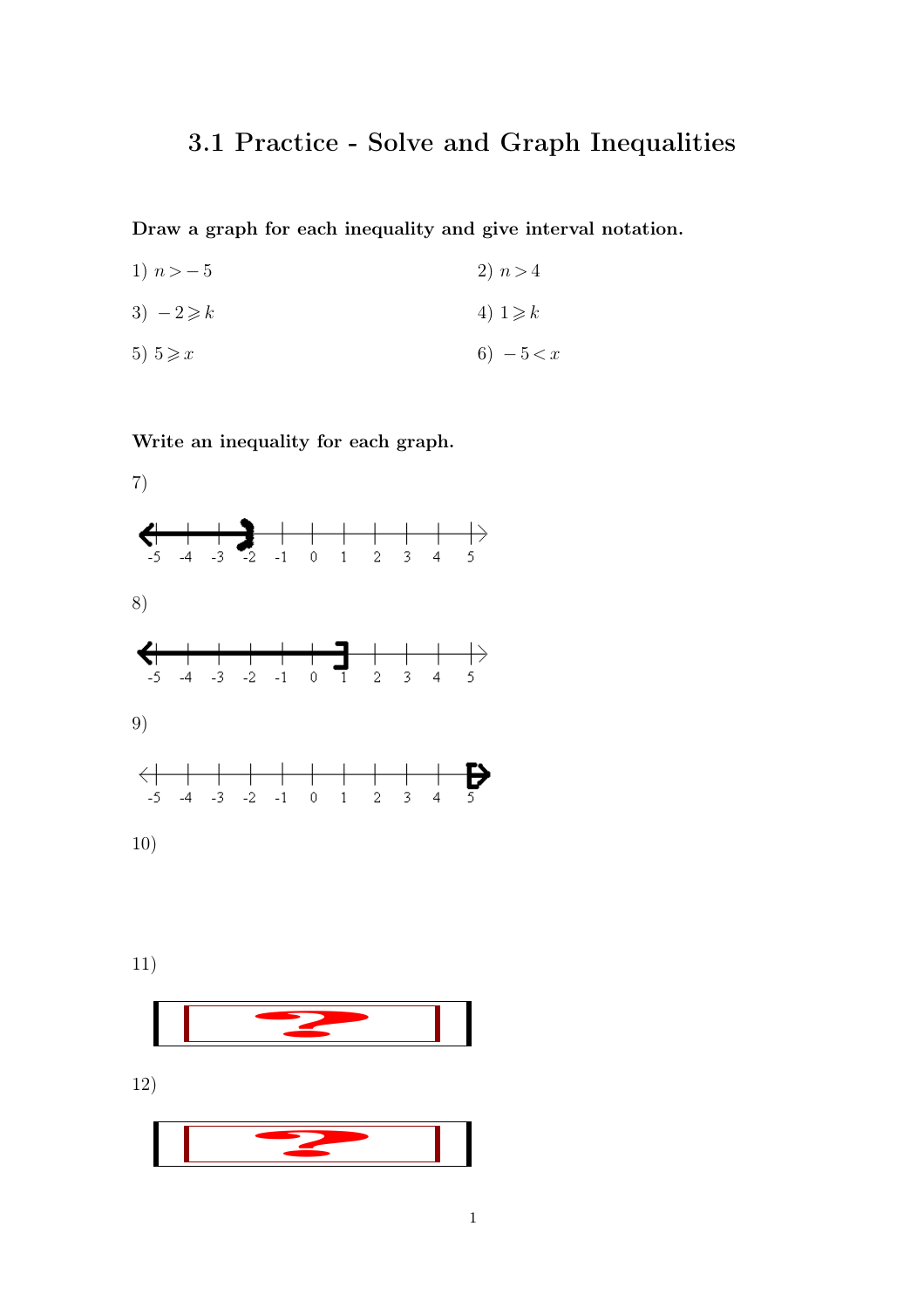**Solve each inequality, graph each solution, and give interval notation.**

| 13) $\frac{x}{11} \geq 10$  | $14) - 2 \leq \frac{n}{12}$            |
|-----------------------------|----------------------------------------|
| 15) $2+r<3$                 | 16) $\frac{m}{5} \leq -\frac{6}{5}$    |
| 17) $8 + \frac{n}{3} \ge 6$ | 18) $11 > 8 + \frac{x}{2}$             |
| 19) $2 > \frac{a-2}{5}$     | 20) $\frac{v-9}{4} \leq 2$             |
| 21) $-47 \ge 8 - 5x$        | 22) $\frac{6+x}{12} \leqslant -1$      |
| $23) - 2(3 + k) < -44$      | $24) - 7n - 10 \ge 60$                 |
| 25) $18 < -2(-8+p)$         | 26) $5 \geqslant \frac{x}{5} + 1$      |
| 27) $24 \ge -6(m-6)$        | $28) - 8(n-5) \ge 0$                   |
| $(29)$ - $r-5(r-6) < -18$   | $30) -60 \ge -4(-6x-3)$                |
| 31) $24+4b < 4(1+6b)$       | $32) - 8(2 - 2n) \geqslant -16 + n$    |
| $33) -5v - 5 < -5(4v + 1)$  | $34) -36 + 6x > -8(x+2) + 4x$          |
| 35) $4+2(a+5) < -2(-a-4)$   | 36) $3(n+3) + 7(8-8n) < 5n+5+2$        |
| $37) - (k-2) > -k-20$       | $(38) - (4-5p) + 3 \geqslant -2(8-5p)$ |
|                             |                                        |

**?**

Beginning and Intermediate Algebra by Tyler Wallace is licensed under a Creative Commons Attribution 3.0 Unported License. (http://creativecommons.org/licenses/by/3.0/)